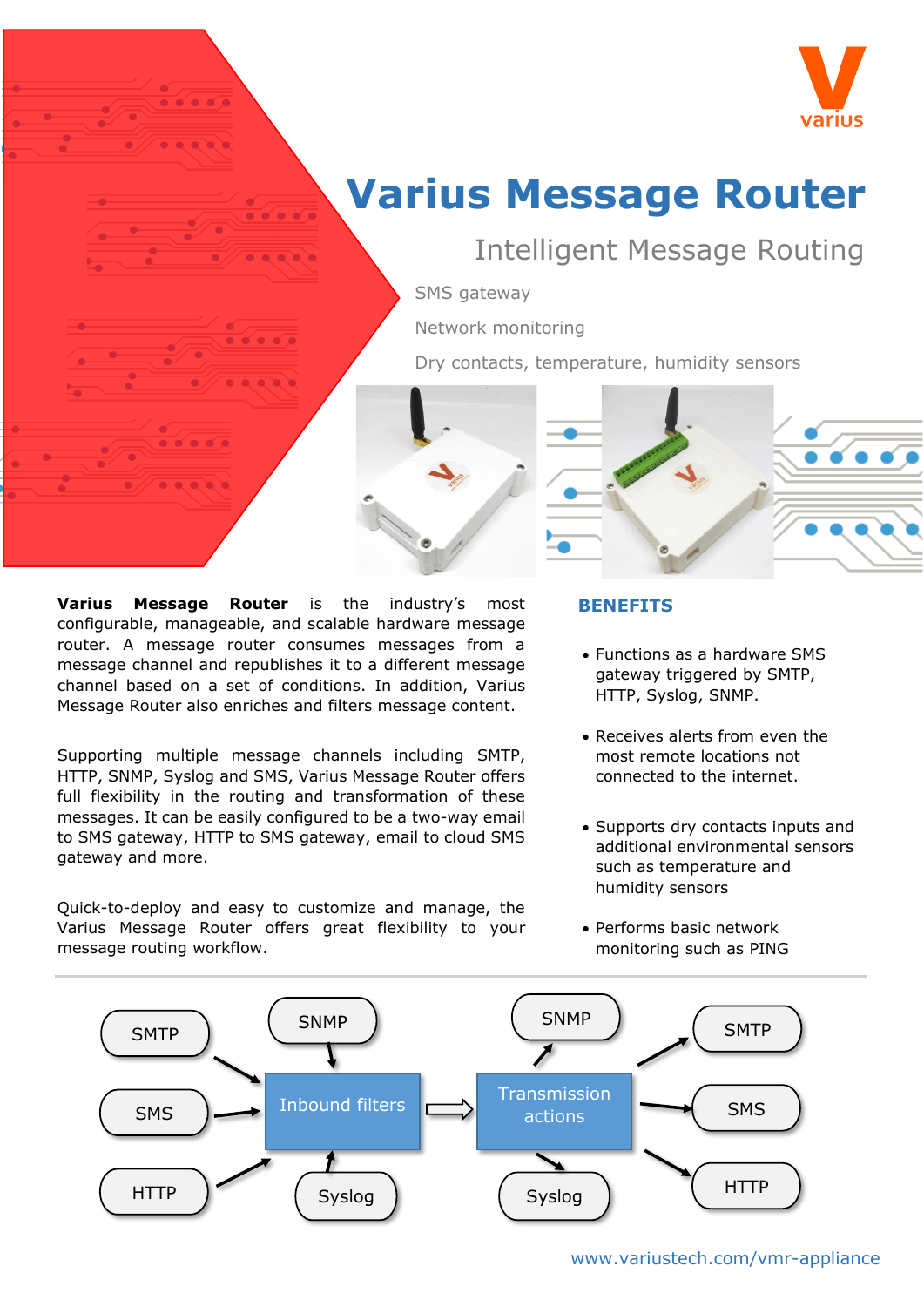# **HIGHLIGHTS**

#### Comprehensive filtering rules

Comprehensive message filtering rules that can transform and tailor messages based on various conditions according to your business needs.

#### Notification escalation

Supports notification escalation to different parties if the basic conditions are not met.

#### Reminders

Supports recurring reminders logic based on conditions such as number of messages sent or time limit.

#### Scheduled sending

Messages can be sent according to predefined schedule.

#### Failure management

Messages that failed to be sent can be re-routed to another transmission action.

#### Compact form factor

With a dimension of 3.82" x 3.39" x 1.03"

(97 mm x 86 mm x 26 mm), Varius Message Router can be easily mounted anywhere in your organisation.

#### Graphical web interface for management

Configured via a user-friendly web interface using any web browser.

#### Contacts and contact groups

Comprehensive contacts and contact groups management enabling sending of messages to every recipient in a contact group.

#### Cloud SMS

Supports cloud SMS in addition to using a SIM chip.

#### Environmental sensors add on

Supports additional environmental sensors:

- Temperature sensor
- Temperature and humidity sensor
- AC power failure sensor and more

| <b>Product</b>              | <b>Varius Message Router</b>                                                        | <b>Varius Message Router with 8 dry</b><br>contact inputs                           |
|-----------------------------|-------------------------------------------------------------------------------------|-------------------------------------------------------------------------------------|
|                             |                                                                                     |                                                                                     |
| Part No.                    | MR2003G                                                                             | MR2003GIO8                                                                          |
| Description                 | Varius Message Router                                                               | Varius Message Router with 8 dry contact<br>inputs                                  |
| <b>Hardware</b>             |                                                                                     |                                                                                     |
| Processor                   | ARMv8 1.2GHz                                                                        | ARMv8 1.2GHz                                                                        |
| Memory                      | 1GB                                                                                 | 1GB                                                                                 |
| <b>Internal Storage</b>     | 16GB                                                                                | 16GB                                                                                |
| SIM slot                    | Standard SIM slot                                                                   |                                                                                     |
| Cellular Wavebands          | Dual-Band UMTS/HSDPA 900/2100MHz<br>Quad-Band GSM/GPRS/EDGE<br>850/900/1800/1900MHz | Dual-Band UMTS/HSDPA 900/2100MHz<br>Quad-Band GSM/GPRS/EDGE<br>850/900/1800/1900MHz |
| Input Voltage               | 5V DC                                                                               | 5V DC                                                                               |
| <b>Connectors</b>           |                                                                                     |                                                                                     |
| Dry contact inputs          | <b>NA</b>                                                                           | 8 Dry Contact Inputs                                                                |
| Ethernet                    | 1 RJ-45 Ethernet 10/100 port                                                        | 1 RJ-45 Ethernet 10/100 port                                                        |
| Wireless                    | 802.11n                                                                             | 802.11n                                                                             |
| <b>USB</b>                  | 4 USB 2.0 Ports: USB Host (Type A)                                                  | 4 USB 2.0 Ports: USB Host (Type A)                                                  |
| Antenna                     | Male SMA, 2dBi detachable antenna                                                   | Male SMA, 2dBi detachable antenna                                                   |
| <b>Physical Description</b> |                                                                                     |                                                                                     |
| Dimensions (L x W x H)      | $3.82'' \times 3.39'' \times 1.03''$<br>(97 mm x 86 mm x 26 mm)                     | $3.82'' \times 4.18'' \times 1.50''$<br>(97 mm x 106 mm x 38 mm)                    |

# **SPECIFICATIONS**